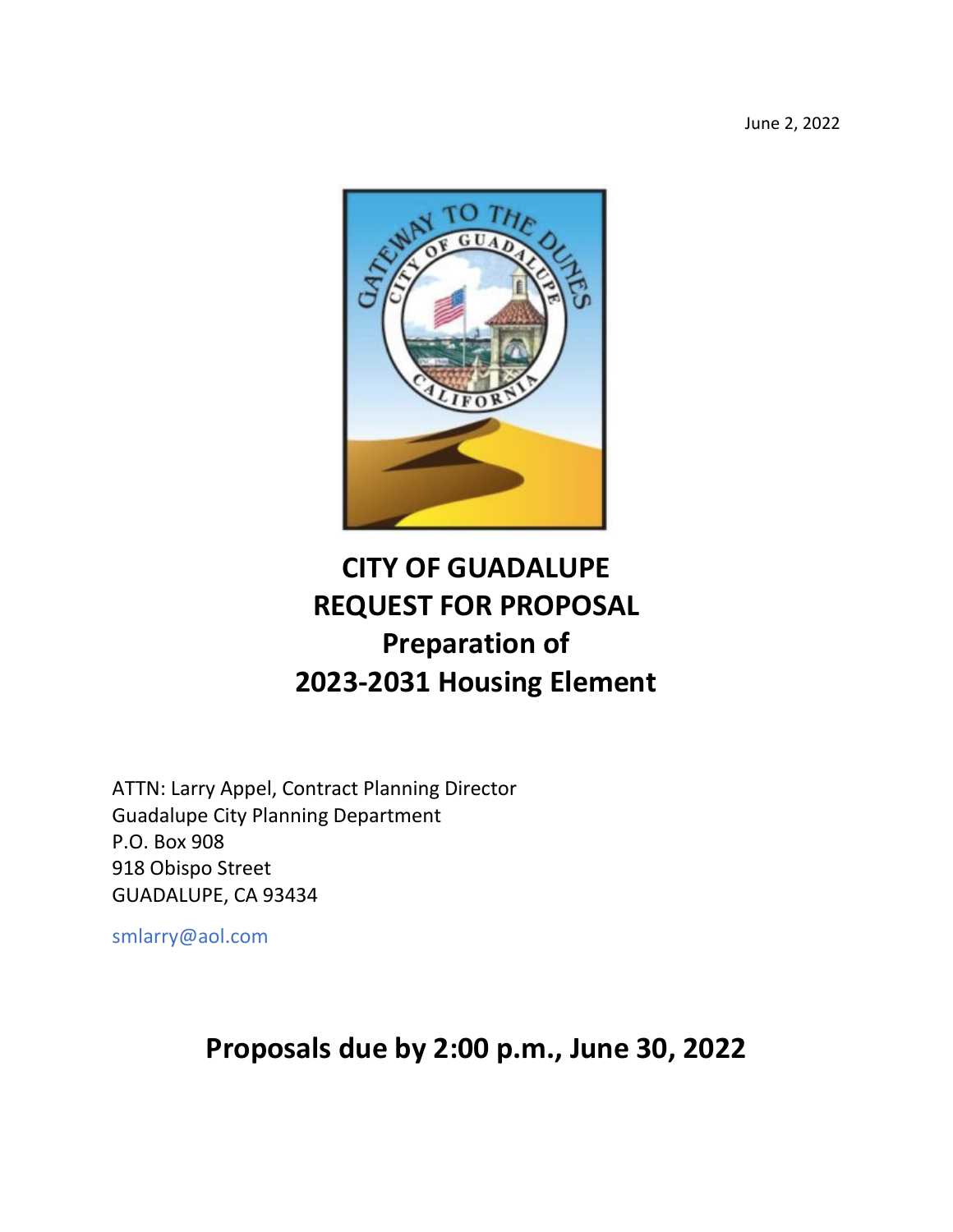# **REQUEST FOR PROPOSAL Preparation of Updated 2023-2031 Housing Element**

**PROJECT DESCRIPTION**: The City of Guadalupe is releasing a Request for Proposals (RFP) to update the City's 2019-2031 Housing Element. The adopted Housing Element can be found on City's website (ci.guadalupe.ca.us).

The consultant selected for this project shall include expertise in all appropriate areas to address the updating of the Housing Element, per California Housing and Community Development standards.

Questions regarding this RFP shall be emailed to [smlarry@aol.com](mailto:smlarry@aol.com) before 5:00 p.m., Tuesday, June 28, 2022 to receive a response within a day. Questions received after this deadline may not be answered.

To be considered, your Proposal shall be submitted to the City of Guadalupe on or before 2:00 p.m. Thursday, June 30, 2022. Please submit one (1) electronic copy or flash drive containing the Proposal to: City of Guadalupe, 918 Obispo Street, Guadalupe, CA 93434, and email an electronic copy to Planning Director Larry Appel at smlarry@aol.com.

Your proposal will be reviewed and evaluated by city staff to determine if it meets the city's needs for service.

The city reserves the right to reject the proposal or request clarification and revisions prior to determining if the Proposal is satisfactory. Your Proposal must be valid for 90 days and must be signed by an official authorized to bind the Consultant.

**Larry Appel, Contract Planning Director Guadalupe City Planning Department** Email: smlarry@aol.com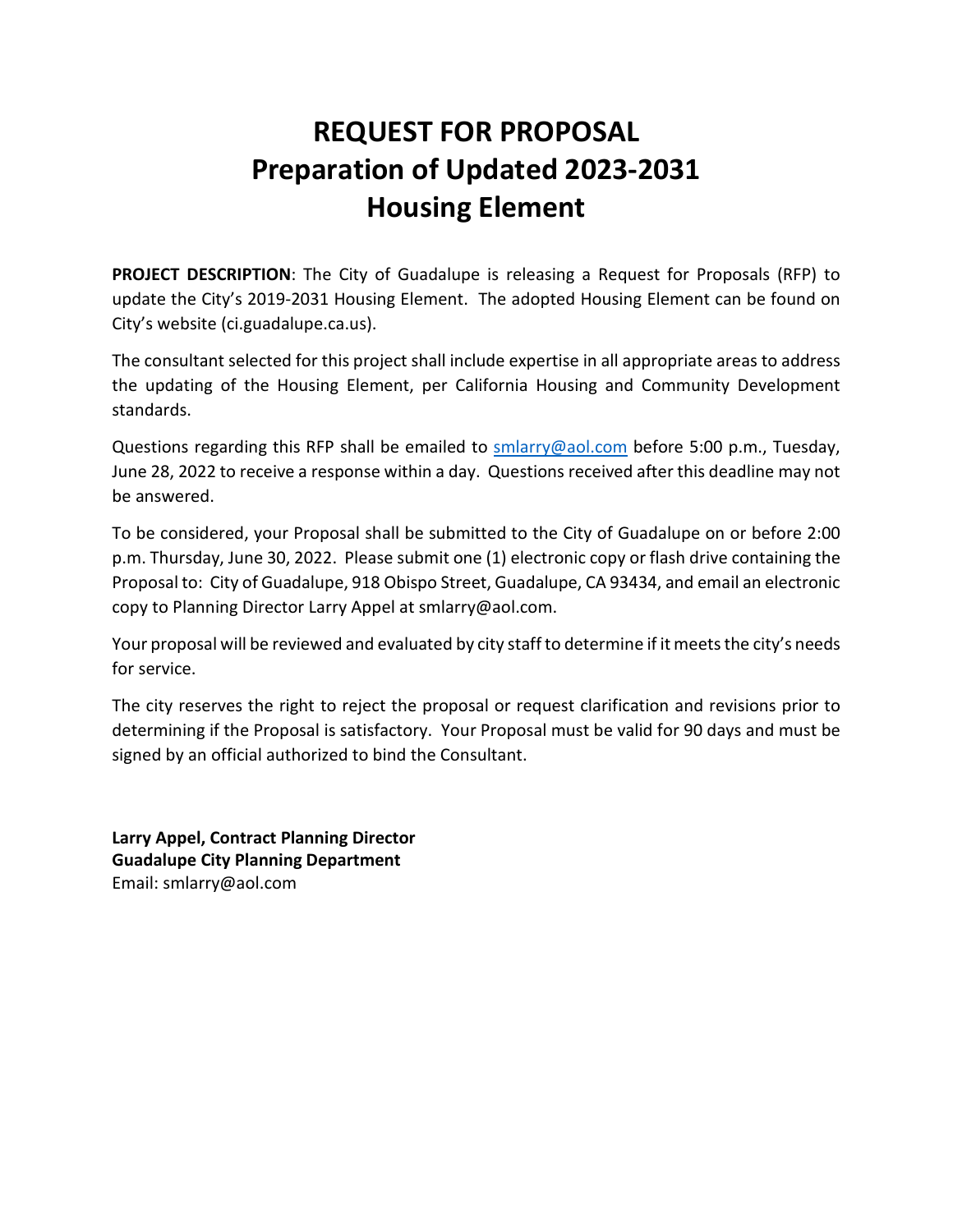# **SECTION 1 Project Description**

The City of Guadalupe, California ("City") was incorporated as a general law City in 1946 and is located in northwest Santa Barbara County along the Santa Maria River, eight miles west of the City of Santa Maria. The City has approximately 19 miles of street centerline, and at the time of writing has no traffic signals. The City serves a disadvantaged population of approximately 8,100 people.

The city prepared and adopted a 2019-2027 Housing Element which currently is in effect. Staff recently learned that a new 6<sup>th</sup> Cycle Housing Element will need to replace the current document. According to HCD, cities within the County of Santa Barbara are required to have an approved 2023-2031 Housing Element by February 15, 2023. We know this timeline is not doable, but we would like to expedite the update as much as possible. The updated Element must meet all current standards, as determined by HCD on their Housing Element web pages. The Los Amigos de Guadalupe conducted a public workshop earlier this year to solicit input from the public regarding low income housing. This was a first step in the process to submit for a State CDBG planning grant. That application is due no later than June 20, 2022.

The city requests that the selected consultant prepare a general or categorical exemption for the updated Housing Element, similar to what was acceptable to HCD and the City Council in 2019.

# **SECTION 2 - Scope of Work**

The goal of this contract will be to prepare an update to the 2019-2027 Housing Element that satisfies all current requirements identified by HCD on their Housing Element web pages. The new Element must include the new RHNA numbers and explain how the city is in a position to meet those goals, similar to the work done recently in the Draft Land Use Element. The Element shall be prepared such that Goals, Policies, and Programs are not in conflict with the recently prepared Draft General Plan.

#### **Reports (Deliverables)**

## **The consultant shall deliver the following and provide a timeline to address the tasks:**

- 1. Three (3) hard copies and one electronic version of the Administrative Draft Housing Element shall be delivered to the city for comment and review.
- 2. Following review of the Administrative Draft Housing Element, a consolidated copy of comments from the city will be provided to the selected consultant.
- 3. Two hard copies of the Draft Housing Element shall be provided to the city that highlight the changes made (from the Admin Draft) either within the document (Track Changes) or with an accompanying letter.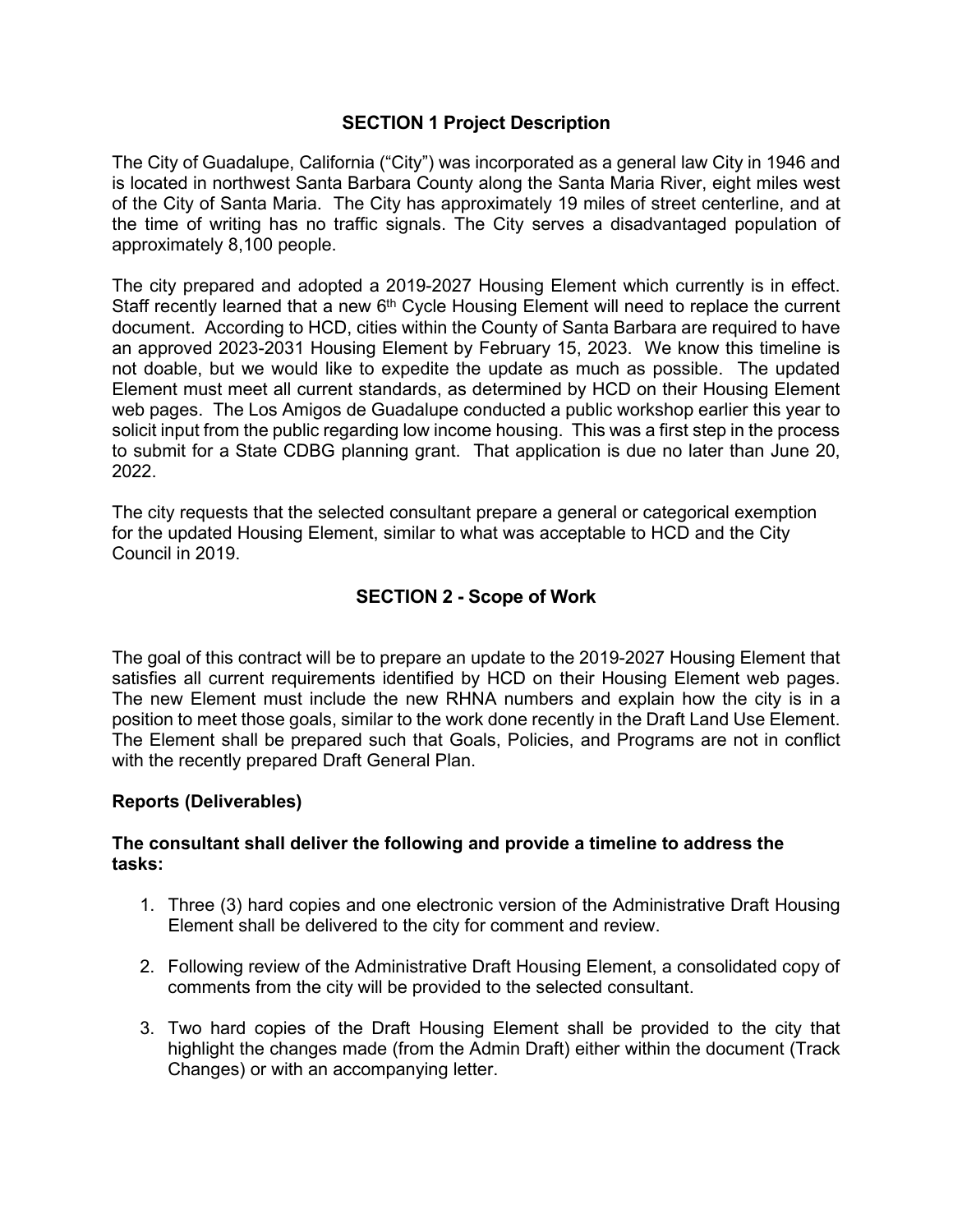- 4. Once the city has made any final changes and prior to the first public hearing with City Council, Twenty (20) hard copies of the Draft Housing Element in English and ten (10) copies in Spanish plus include the same number of CDs or thumb drives also in English and Spanish. Additional hard and electronic copies in English shall be provided in sufficient number to satisfy HCD requirements for agency review, following the first hearing with City Council.
- 5. Following comments received by HCD (generally 90 days after receipt), staff shall meet with the selected consultant (Zoom acceptable) to determine how to address the comments. Those final edits will be incorporated into a Final Housing Element to present to the City Council for the adoption hearing. The selected consultant shall provide fifteen (15) copies each of the Final EIR in English and Spanish along with the same number of CDs or thumb drives. A photo-ready version of the Final EIR shall be provided on a thumb drive for future copying of the document by the City.
- 6. The consultant shall hold as many meetings as needed to provide a comprehensive Housing Element that will ultimately be approval by the City Council.

All written and electronic documents, including but not limited to data compilations, studies, and reports which are prepared in the performance of this Project, shall remain the property of City of Guadalupe and will be delivered before final payment to Consultant.

# **SECTION 3 SCHEDULE OF EVENTS**

Following is the anticipated schedule of events for this project:

| Deadline for RFP Questions/CommentsTuesday, June 28, 2022           |  |
|---------------------------------------------------------------------|--|
| Proposals due to the City by 2:00 p.m. Thursday, June 30, 2022      |  |
| Complete Proposal Review to determine adequacy Friday, July 8, 2022 |  |
| Special Council Hearing on Funding H.E. Tuesday, July 26, 2022      |  |
|                                                                     |  |
|                                                                     |  |
|                                                                     |  |
|                                                                     |  |

# **SECTION 4 PROPOSAL CONTENTS**

The Proposal package shall be organized to include the following sections. The contents for each section are listed below and must be presented in the same order. The Proposer shall be responsible for preparing an effective and clear proposal. Concise proposals without needless duplication are encouraged.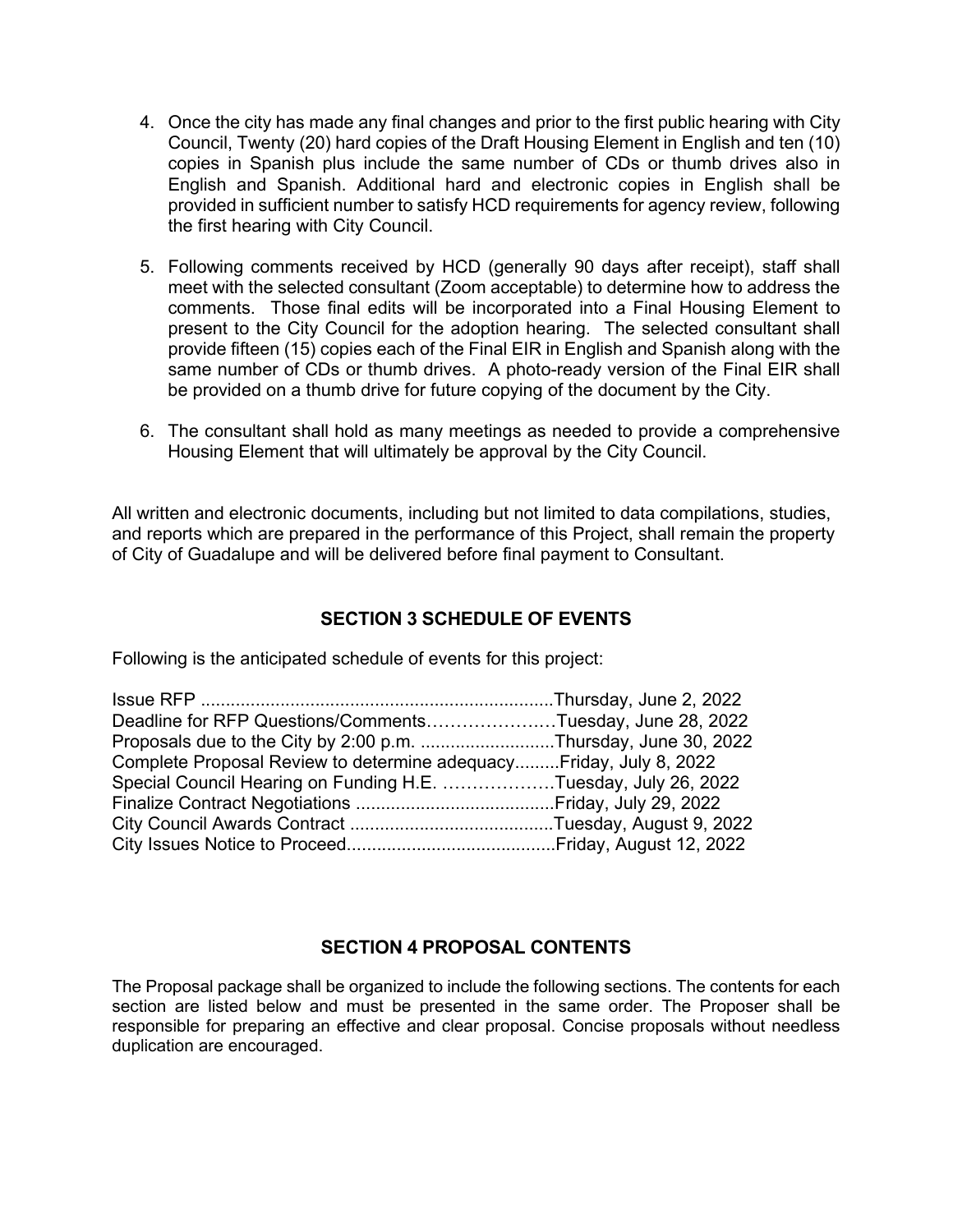#### **1. Executive Summary**

Provide an executive summary emphasizing the firm's strengths, qualifications and relevant experience signed by a representative with official authority to bind the contract. The executive summary shall also contain the name, address, telephone number, title, and signature of the firm's contact person for this proposal. Be sure to include a declaration that the submittal is valid for 90 days. Include why your firm is particularly suited to address the City of Guadalupe's needs.

## **2. Key Personnel**

Provide an organizational chart displaying the names and responsibilities of key personnel. Be sure to include the Principal-in-Charge (one who will have the ultimate authority to bind the contract), senior staff members and any other additional support staff that will be a contributing member of the project. Personnel involved in preparing the EIR must have the necessary background, experience, and qualifications to complete the project. Provide resumes documenting the staff members' qualifications. The City reserves the right to request the consultant to replace staff members assigned to the contract should the City consider such a replacement to be necessary and in the best interest of the City. There can be no change of key personnel once the proposal is submitted, without prior approval of City.

#### **3. Fee**

Provide a fee schedule based on the Scope of Services including an itemized breakdown of each task to be performed by the consultant or sub-consultant. The fee schedule shall include not to exceed percentages of the total for each milestone (project description, admin draft Housing Element, draft Housing Element, second draft Housing Element based on HCD comments, and final Housing Element). The schedule should also outline all individual team members, the hourly billable rates and the hours allocated to the project based on their contribution per the Scope of Services provided by the consultant.

#### **4. Work Schedule**

Provide a work schedule with benchmark dates and completion date.

#### **5. Qualifications**

Provide your firm's qualifications and experience.

#### **6. References**

Provide at least three public agency references with whom the firm has provided similar services. The City is interested in references from public agencies of similar size and demographics as the City of Guadalupe, preferably for whom an EIR was prepared.

#### **7. Form of Agreement**

Firm agrees to the use of the City's standard form of agreement (Attachment A). Any required deviations or edits to this agreement shall be documented in this section.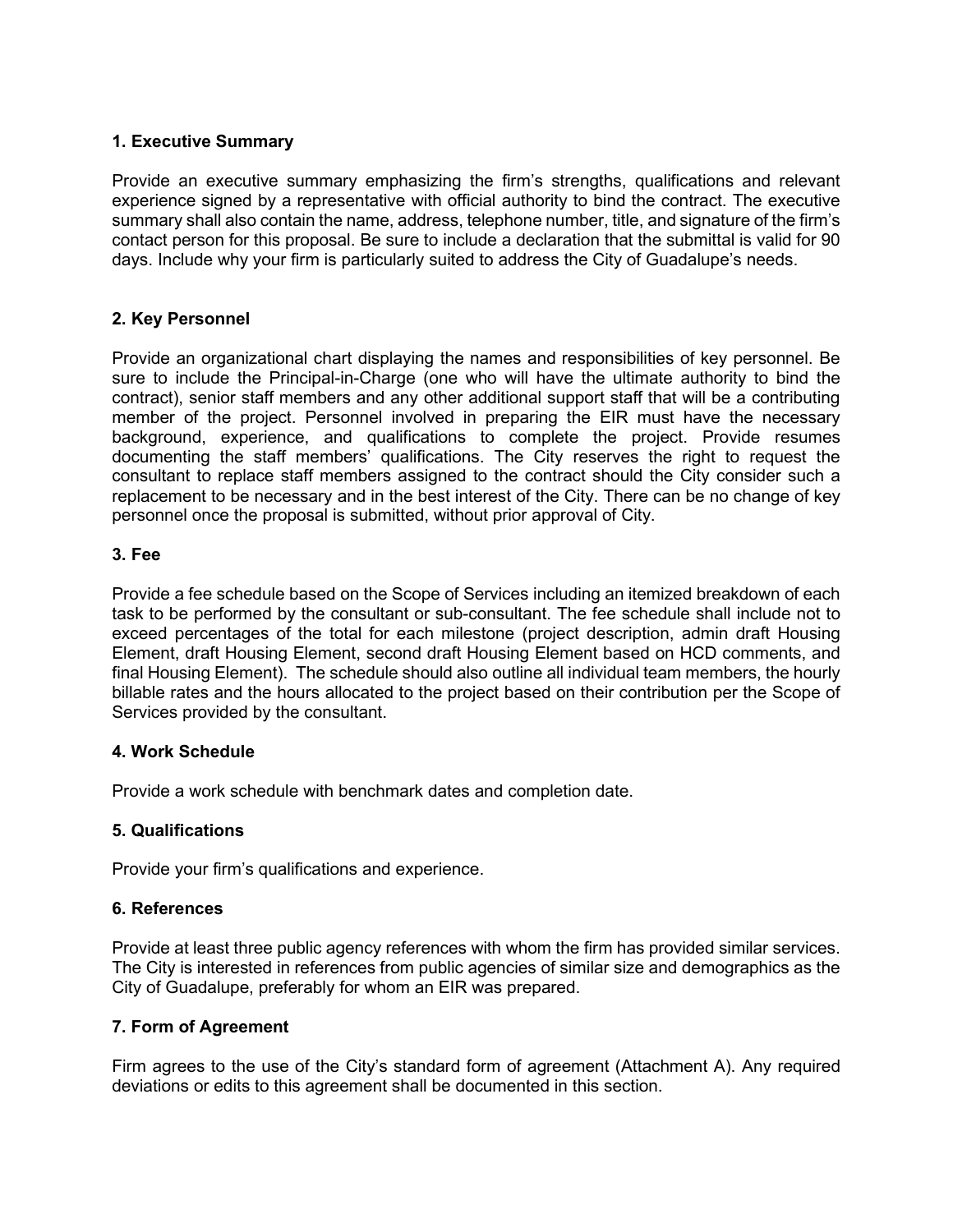#### **8. Insurance**

Provide a copy of the firm's current insurance certificate, and a statement that the firm will provide an additional insured endorsement consistent with the City's standard agreement.

## **SECTION 5 SELECTION PROCESS AND EVALUATION CRITERIA**

Your proposal will be reviewed by the Planning Director or designee(s) to determine if the minimum proposal requirements outlined herein are met. The City of Guadalupe may reject your proposal if it fails to meet the requirements set forth in this RFP

The decision to award a contract will be based on many factors including but not limited to service, cost, experience, and innovation. No single factor, such as cost, will determine the final to the decision final the section of the contract of the contract of the contract of the contract of the contract of the contra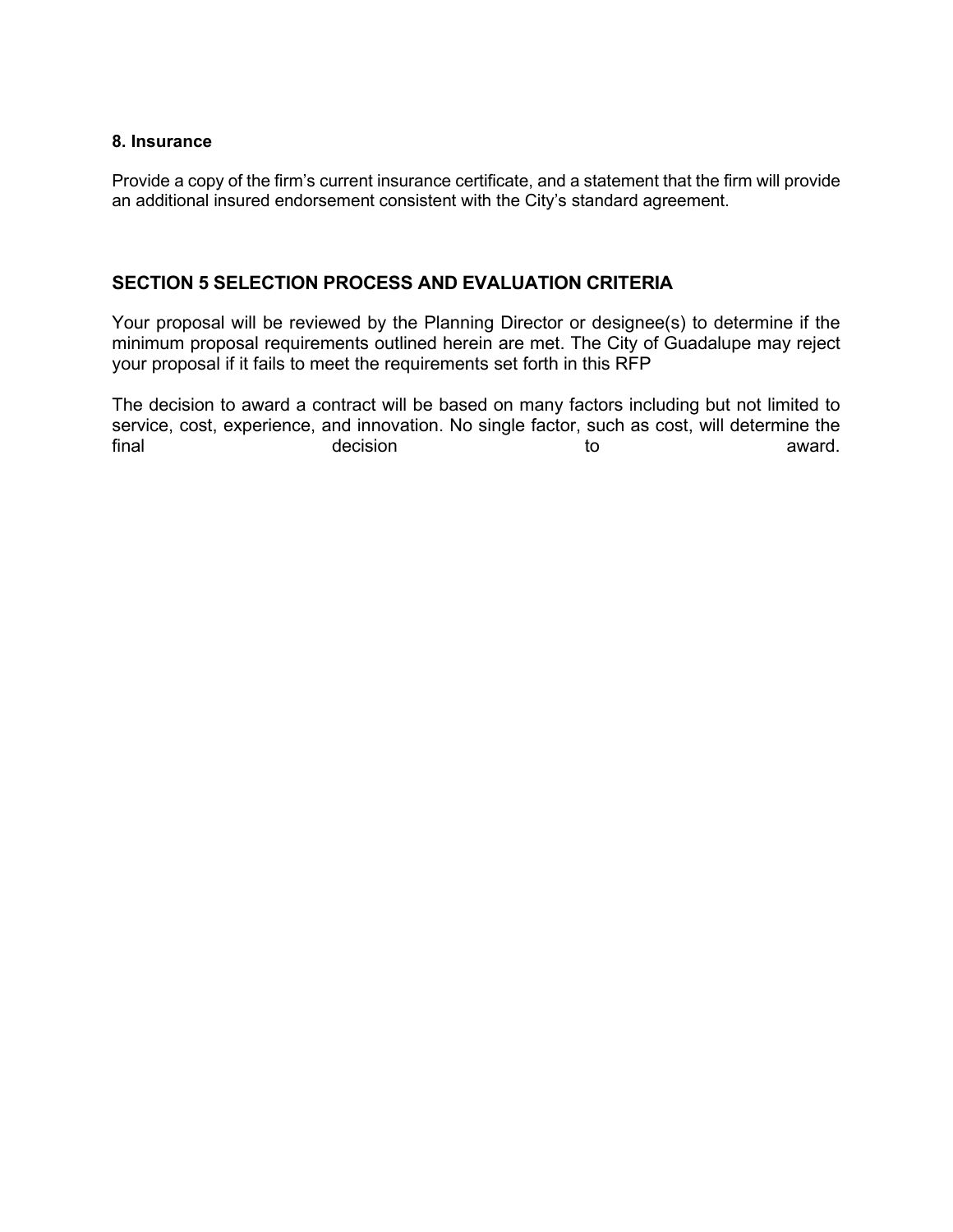# **ATTACHMENT A CITY STANDARD AGREEMENT**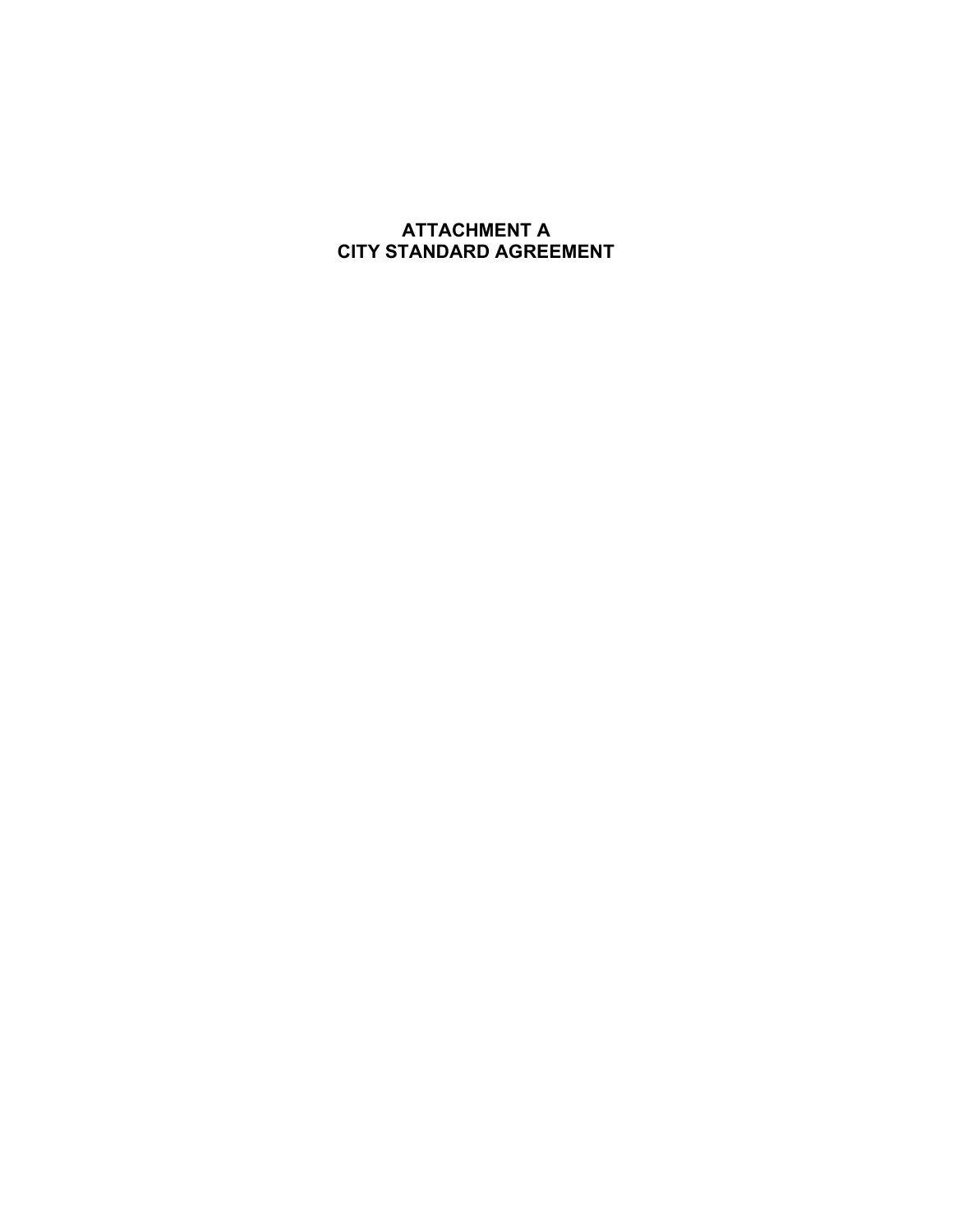#### **AGREEMENT FOR CONSULTANT SERVICES**

#### **BETWEEN**

#### **THE CITY OF GUADALUPE**

#### **AND**

 THIS AGREEMENT FOR CONSULTANT SERVICES (the "**Agreement**") is made and entered into this day of  $20xx$ , by and between the CITY OF GUADALUPE, a municipal corporation ("**City**") and \_\_\_\_\_\_\_\_\_\_\_ , a California ("**Consultant**").

 In consideration of the mutual covenants and conditions set forth herein, the parties agree as follows:

 Section 1. Term of Agreement. Subject to the provisions of Section 19 (Termination of Agreement) of this Agreement, the term of this Agreement shall be for a period of one (1) year from the date of execution of this Agreement, as first shown above. Such term may be extended upon written agreement of both parties to this Agreement.

 Section 2. Scope of Services. Consultant agrees to perform the services set forth in **Exhibit A** (Scope of Services) and made a part of this Agreement.

 Section 3. Additional Services. Consultant shall not be compensated for any services rendered in connection with its performance of this Agreement which are in addition to or outside of those set forth in this Agreement or listed in Exhibit A, unless such additional services are authorized in advance and in writing by the City Council or City Administrator of City. Consultant shall be compensated for any such additional services in the amounts and in the manner agreed to by the City Council or City Administrator.

Section 4. Compensation and Method of Payment.

(a) Subject to any limitations set forth in this Agreement, City agrees to pay Consultant the amounts specified in Exhibit B (Compensation) and made a part of this Agreement.

(b) Each month Consultant shall furnish to City an original invoice for all work performed and expenses incurred during the preceding month. The invoice shall detail charges by the following categories: labor (by subcategory), travel, materials, equipment, supplies, sub-consultant contracts and miscellaneous expenses. City shall independently review each invoice submitted by Consultant to determine whether the work performed and expenses incurred are in compliance with the provisions of this Agreement and Scope of Services. In the event that no charges or expenses are disputed, the invoice shall be approved and paid according to the terms set forth in subsection (c). In the event City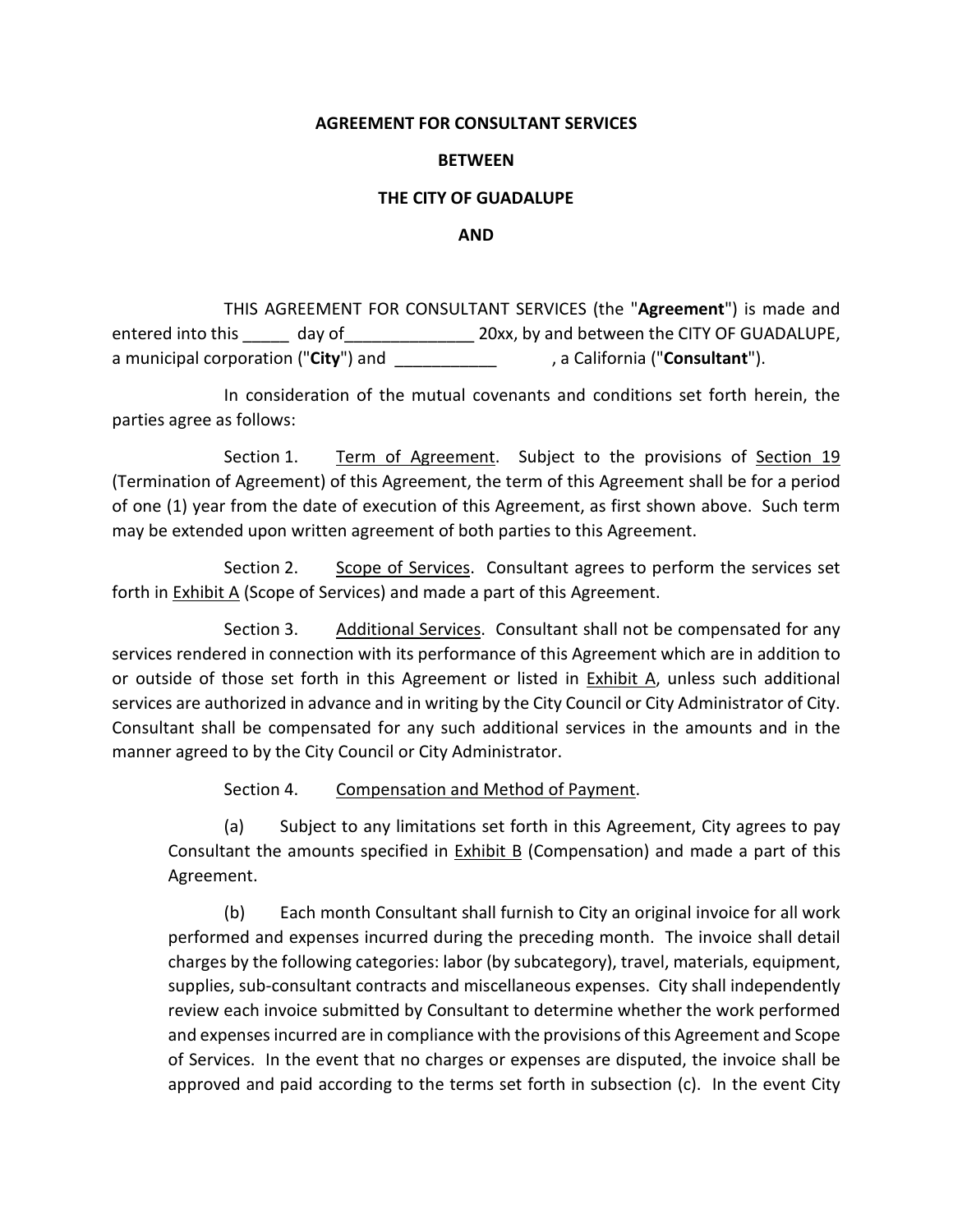disputes any charges or expenses, City shall return the original invoice to Consultant with specific items in dispute identified for correction and re-submission. All undisputed charges shall be paid in accordance with this Agreement and Scope of Services.

(c) Except as to any charges for work performed or expenses incurred by Consultant, which are disputed by City, City will cause Consultant to be paid within fortyfive (45) days of receipt of Consultant's invoice.

(d) Payment to Consultant for work performed pursuant to this Agreement shall not be deemed to waive any defects in work performed by Consultant.

(e) Consultant shall have the right to suspend services if not paid in accordance with this Agreement.

 Section 5. Inspection and Final Acceptance. City may inspect and accept or reject any of Consultant's work under this Agreement, either during performance or when completed, if the work is found to be defective or not in compliance with the defined Scope of Services. Acceptance of any of the Consultant's work by City shall not constitute a waiver of any of the provisions of this Agreement, including but not limited to, Sections 15 and 16, pertaining to indemnification and insurance, respectively. Consultant agrees to cooperate in any such inspection.

Section 6. Ownership of Documents. All original maps, models, designs, drawings, photographs, studies, surveys, reports, data, notes, computer files, files and other documents prepared, developed or discovered by Consultant in the course of providing any services pursuant to this Agreement shall become the sole property of City and may be used, reused or otherwise disposed of by City without the permission of the Consultant. Reuse of any materials outside the scope of this Agreement shall be at the sole risk of the City.

# Section 7. Consultant's Books and Records.

(a) Consultant shall maintain any and all documents and records demonstrating or relating to Consultant's performance of services pursuant to this Agreement. Consultant shall maintain any and all ledgers, books of account, invoices, vouchers, canceled checks, or other documents or records evidencing or relating to work, services, expenditures and disbursements charged to City pursuant to this Agreement. Any and all such documents or records shall be maintained in accordance with generally accepted accounting principles and shall be sufficiently completed and detailed so as to permit an accurate evaluation of the services provided by Consultant pursuant to this Agreement. Any and all such documents or records shall be maintained for three (3) years from the date of execution of this Agreement and to the extent required by laws relating to the audits of public agencies and their expenditures.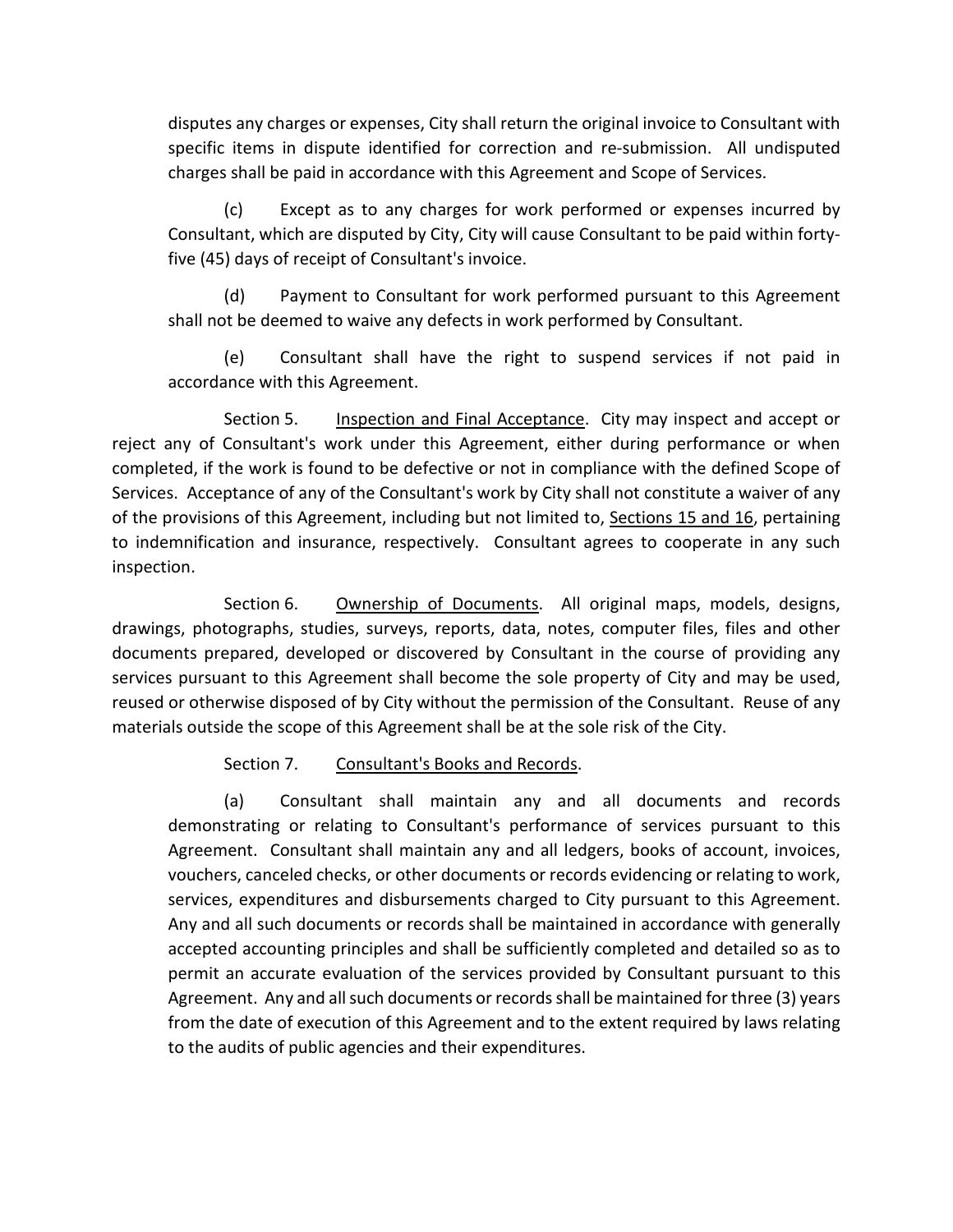(b) Any and all records or documents required to be maintained pursuant to this section shall be made available for inspection, audit and copying, upon reasonable notice during regular business hours, upon written request by City or its designated representative. Copies of such documents or records shall be provided directly to the City for inspection, audit and copying when it is practical to do so; otherwise, unless an alternative is mutually agreed upon, such documents and records shall be made available at Consultant's address indicated for receipt of notices in this Agreement. The City shall compensate the Consultant for all costs associated with providing these materials to the City.

(c) Where City has reason to believe that any of the documents or records required to be maintained pursuant to this section may be lost or destroyed due to dissolution or termination of Consultant's business, City may, by written request, require that custody of such documents or records be given to the requesting party and that such documents and records be maintained by the requesting party. Access to such documents and records shall be granted to City, as well as to its successors-in-interest and authorized representatives.

# Section 8. Status of Consultant.

(a) Consultant is and shall at all times during the terms of this Agreement remain a wholly independent Consultant and not an officer, employee or agent of City. Consultant shall have no authority to bind City in any manner, nor to incur any obligation, debt or liability of any kind on behalf of or against City, whether by contract or otherwise, unless such authority is expressly conferred under this Agreement or is otherwise expressly conferred in writing by City.

(b) The personnel performing the services under this Agreement on behalf of Consultant shall at all times be under Consultant's exclusive direction and control. Neither City nor any elected or appointed boards, officers, officials, employees or agents of City, shall have control over the conduct of Consultant or any of Consultant's officers, employees or agents, except as set forth in this Agreement. Consultant shall not at any time or in any manner represent that Consultant or any of Consultant's officers, employees or agents are in any manner officials, employees or agents of City.

(c) Neither Consultant nor any of Consultant's officers, employees or agents shall obtain any rights to retirement, health care or any other benefits which may otherwise accrue to City's employees. Consultant expressly waives any claim Consultant may have to any such rights.

Section 9. Standard of Performance. Consultant represents and warrants that it has the qualifications, experience and facilities necessary to properly perform the services required under this Agreement in a thorough, competent and professional manner. Consultant shall at all times faithfully, competently and to the best of its ability, experience and talent,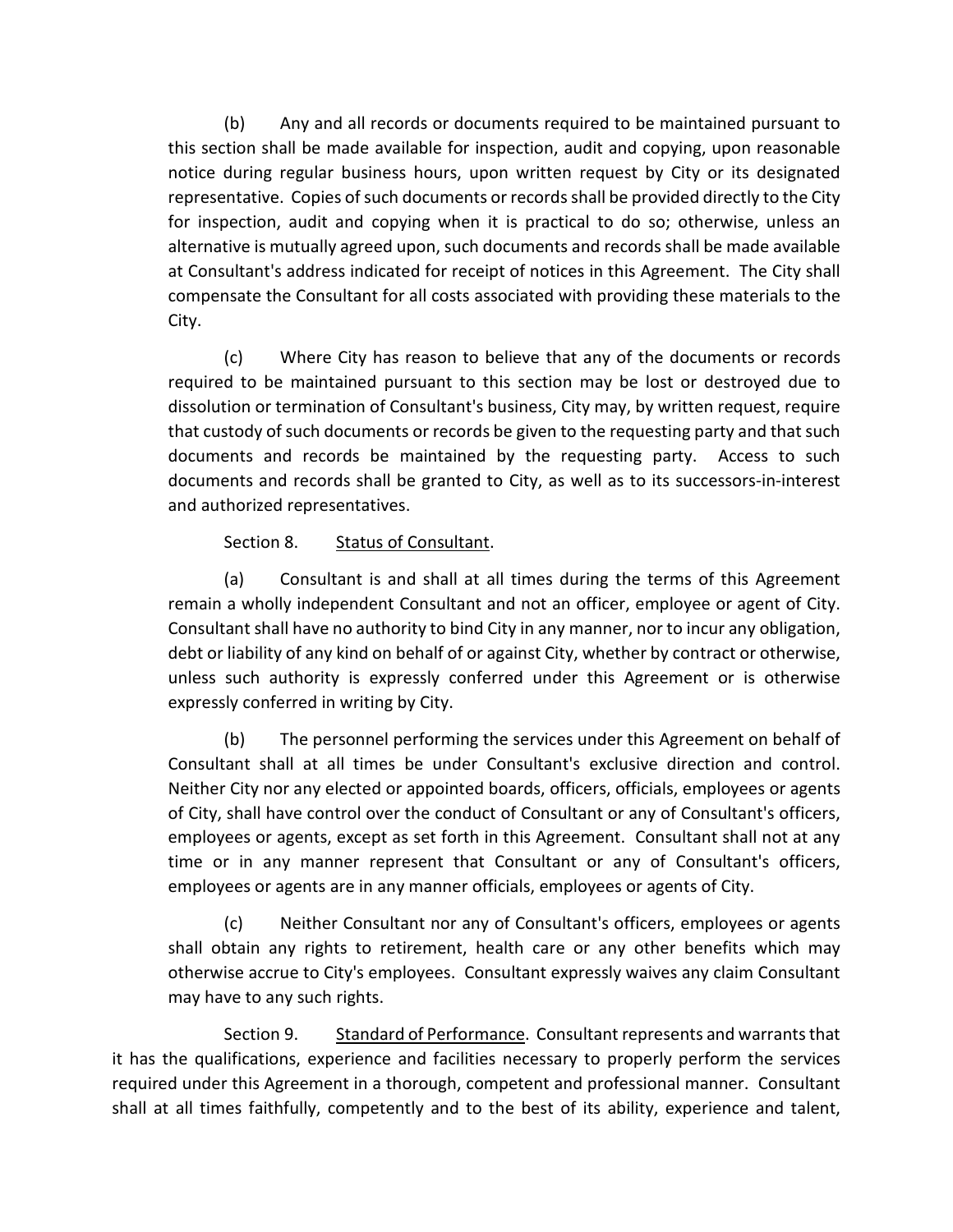perform all services described herein. In meeting its obligations under this Agreement, Consultant shall employ, at a minimum, generally accepted standards and practices utilized by persons engaged in providing services similar to those required of Consultant under this Agreement.

 Section 10. Compliance With Applicable Laws, Permits and Licenses. Consultant shall keep itself informed of and comply with all applicable federal, state and local laws, statutes, codes, ordinances, regulations and rules in effect during the term of this Agreement applicable to Consultant. Consultant shall obtain any and all licenses, permits and authorizations necessary to perform the services set forth in this Agreement. Neither City, nor any elected or appointed boards, officers, officials, employees or agents of City, shall be liable at law or in equity as a result of any failure of Consultant to comply with this section.

 Section 11. Nondiscrimination. Consultant shall not discriminate, in any way, against any person on the basis of race, color, religious creed, national origin, ancestry, sex, age, disability, marital status or sexual orientation in connection with or related to the performance of this Agreement.

 Section 12. Unauthorized Aliens. Consultant hereby promises and agrees to comply with all of the provisions of the Federal Immigration and Nationality Act, 8 U.S.C.A. sections 1101, et seq., as amended, and in connection therewith, shall not employ unauthorized aliens for the performance of work and/or services covered by this Agreement, and should any liability or sanctions be imposed against City for such use of unauthorized aliens, Consultant hereby agrees to and shall reimburse City for the cost of all such liabilities or sanctions imposed, together with any and all costs, including attorney's fees, incurred by City.

Section 13. Conflicts of Interest. Consultant agrees to at all times avoid conflicts of interest with the interests of the City in the performance of this Agreement.

Section 14. Confidential Information; Release of Information.

(a) All information gained or work product produced by Consultant in performance of this Agreement shall be considered confidential, unless such information is in the public domain or already known to Consultant. Consultant shall not release or disclose any such information or work product to persons or entities other than City without prior written authorization from the City Administrator, except as may be required by law.

(b) Consultant, its officers, employees, agents or subconsultants, shall not, without prior written authorization from the City Administrator or unless requested by the City Attorney of City, voluntarily provide declarations, letters of support, testimony at depositions, responses to interrogatories or other information concerning the work performed under this Agreement. A response to a subpoena or court order shall not be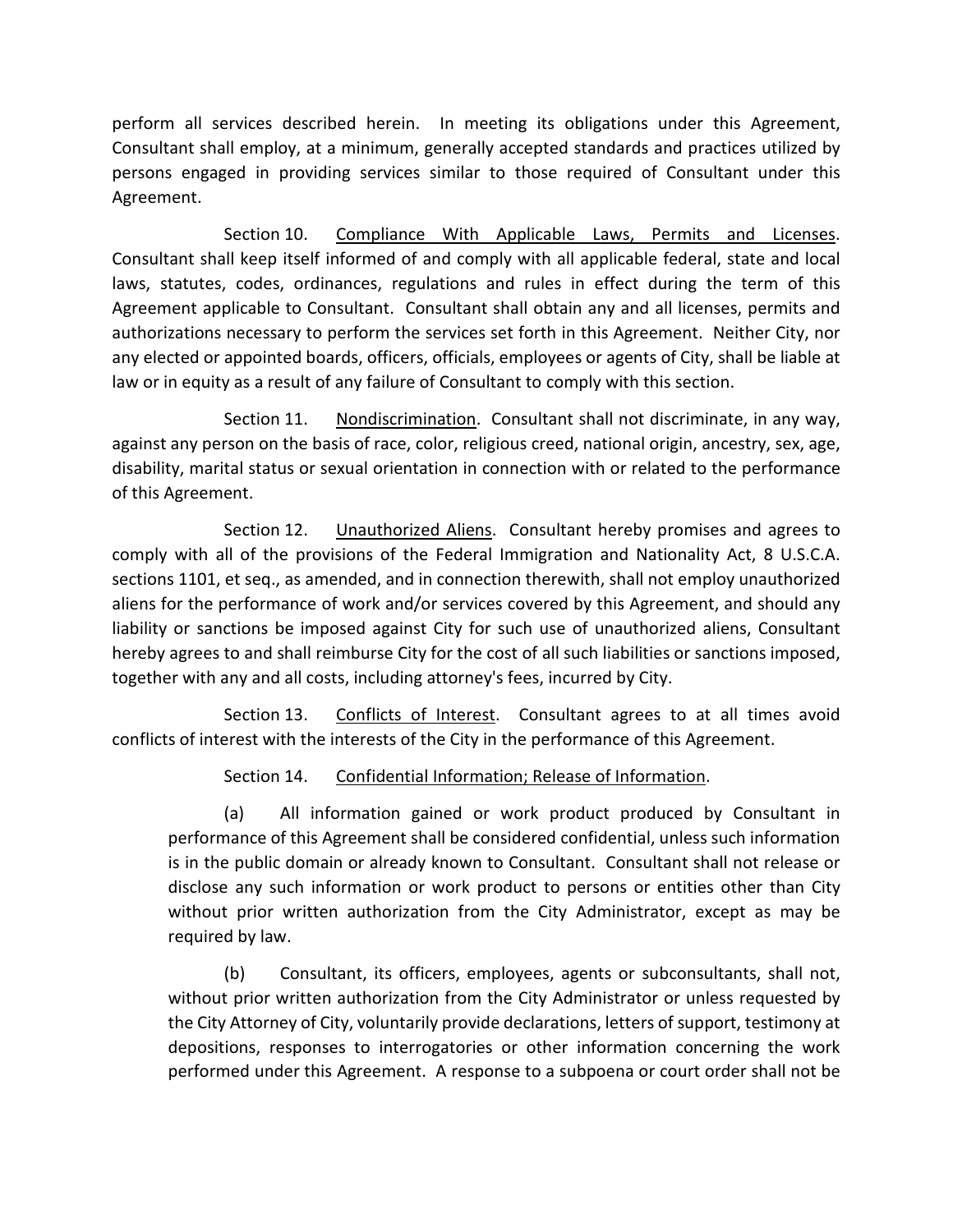considered "voluntary" provided Consultant gives City notice of such court order or subpoena.

(c) If Consultant, or any officer, employee, agent or subconsultant of Consultant, provides any information or work product in violation of this section, then City shall have the right to reimbursement and indemnity from Consultant for any damages, costs and fees, including attorney's fees, caused by or incurred as a result of Consultant's conduct.

(d) Consultant shall promptly notify City should Consultant, its officers, employees, agents or sub consultants be served with any summons, complaint, subpoena, notice of deposition, request for documents, interrogatories, request for admissions or other discovery request, court order or subpoena from any party regarding this Agreement and the work performed thereunder. City retains the right, but has no obligation, to represent Consultant or be present at any deposition, hearing or similar proceeding. Consultant agrees to cooperate fully with City and to provide City with the opportunity to review any response to discovery requests provided by Consultant. However, this right to review any such response does not imply or mean the right by City to control, direct, or rewrite said response. Consultant shall be compensated for all costs associated with complying with this section.

Section 15. Indemnification.

(a) City and its respective elected and appointed boards, officials, officers, agents, employees and volunteers (individually and collectively, "**Indemnitees**") shall have no liability to Consultant or any other person for, and Consultant shall indemnify, defend, protect and hold harmless Indemnitees from and against, any and all liabilities, claims, actions, causes of action, proceedings, suits, damages, judgments, liens, levies, costs and expenses of whatever nature, including reasonable attorney's fees and disbursements (collectively, "**Claims**") which Indemnitees may suffer or incur or to which Indemnitees may become subject by reason of or arising out of any injury to or death of any person(s), damage to property, loss of use of property, economic loss or otherwise occurring as a result of or allegedly caused by Consultant's performance of or failure to perform any services under this Agreement or by the negligent or willfully wrongful acts or omissions of Consultant, its agents, officers, directors, sub consultants or employees, committed in performing any of the services under this Agreement.

(b) If any action or proceeding is brought against Indemnitees by reason of any of the matters against which Consultant has agreed to indemnify Indemnitees as provided above, Consultant, upon notice from City, shall defend Indemnitees at Consultant's expense by counsel acceptable to City, such acceptance not to be unreasonably withheld. Indemnitees need not have first paid for any of the matters to which Indemnitees are entitled to indemnification in order to be so indemnified. The insurance required to be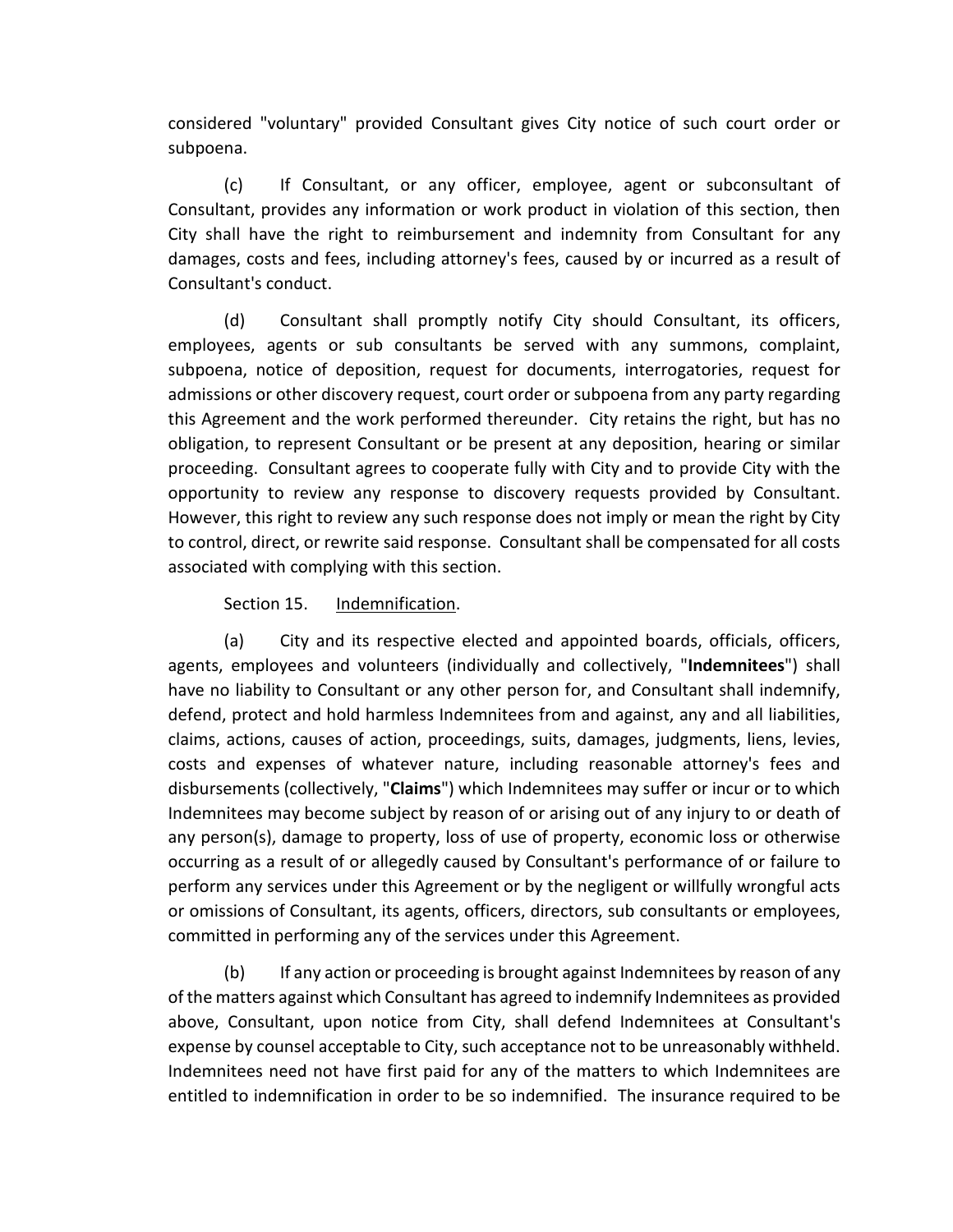maintained by Consultant under Section 16 shall ensure Consultant's obligations under this section, but the limits of such insurance shall not limit the liability of Consultant hereunder. The provisions of this section shall survive the expiration or earlier termination of this Agreement.

(c) The provisions of this section do not apply to Claims occurring as a result of the City's sole negligence or willfully wrongful acts or omissions.

(d) City agrees to indemnify Consultant for any such neglect or willfully wrongful acts committed by City or its officers, agents or employees.

Section 16. Insurance. CONTRACTOR agrees to obtain and maintain in full force and effect during the term of this Agreement, insurance against claims for injuries to persons or damages to property which may arise from or in connection with the performance of the work provided by CONTRACTOR, its agents, representatives or employees in performance of this Agreement. Insurance is to be placed with insurers with a current A.M. Best's rating of no less than A-:VII. All insurance policies shall be subject to approval by City as to form and content. These requirements are subject to amendment or waiver, if so approved in writing by City Administrator. CONTRACTOR agrees to provide City with copies of required policies upon request. Prior to the beginning of and throughout the duration of the Work, CONTRACTOR and its subcontractors shall maintain insurance in conformance with the requirements set forth below. CONTRACTOR will use existing coverage to comply with these requirements. If that existing coverage does not meet the requirements set forth herein, CONTRACTOR agrees to amend, supplement or endorse the existing coverage to do so. CONTRACTOR acknowledges that the insurance coverage and policy limits set forth in this section constitute the minimum amount of coverage required. Any insurance proceeds available to CONTRACTOR or its subcontractors in excess of the limits and coverage identified in this Agreement and which is applicable to a given loss, claim or demand, will be equally available to CITY.

 CONTRACTOR shall provide the following types and amounts of insurance. Without limiting CONTRACTOR's indemnification of CITY, and prior to commencement of Work, CONTRACTOR shall obtain, provide and maintain at its own expense during the term of this Agreement, policies of insurance of the type and amounts described below and in a form satisfactory to CITY:

A. Minimum Scope of Insurance: Coverage shall be at least as broad as:

 (1) Insurance Services Office Form Commercial General Liability coverage (Occurrence Form CG 0001).

 (2) Insurance Services Office Form No. CA 0001 covering Automobile Liability, including code 1"any auto" and endorsement CA 0025, or equivalent forms subject to written approval of City.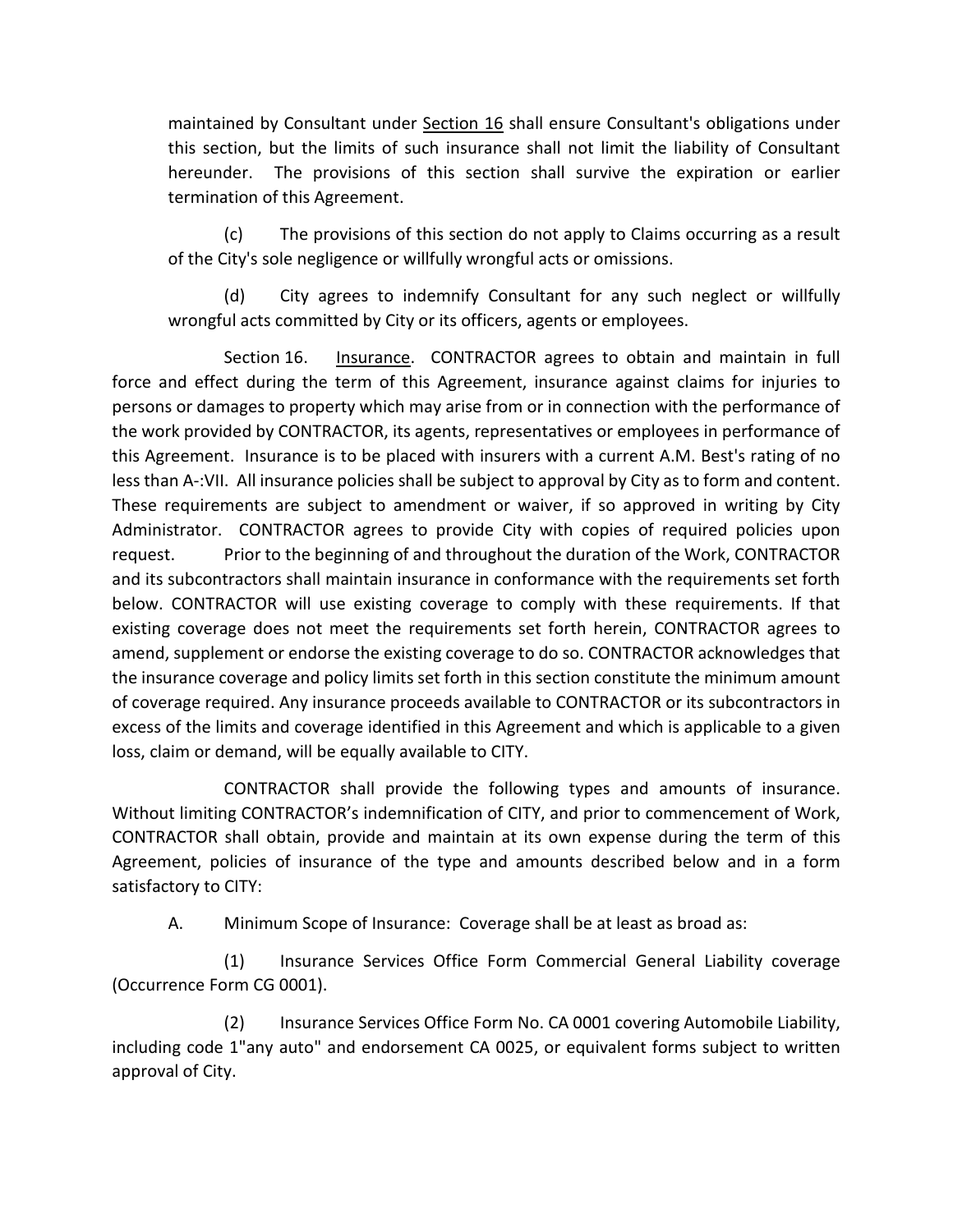(3) Workers' Compensation insurance as required by the Labor Code of the State of California and Employers' Liability insurance and covering all persons providing services on behalf of the CONTRACTOR and all risks to such persons under this Agreement, along with a waiver of subrogation endorsement.

(4) Errors and omission liability insurance appropriate to the CONTRACTOR's profession.

B. Minimum Limits of Insurance: CONTRACTOR shall maintain limits of insurance no less than:

(1) General Liability Insurance: CONTRACTOR shall maintain commercial general liability insurance with coverage at least as broad as Insurance Services Office form CG 00 01, in an amount not less than \$1,000,000 per occurrence, \$2,000,000 general aggregate, for bodily injury, personal injury, and property damage, and a \$2,000,000 completed operations aggregate. The policy shall provide or be endorsed to provide that CITY and its officers, officials, employees, agents, and volunteers shall be additional insureds under such policies. This provision shall also apply to any excess/umbrella liability policies. The policy must include contractual liability that has not been amended. Any endorsement restricting standard ISO "insured contract" language will not be accepted. This insurance and any umbrella or excess liability insurance shall be maintained for a minimum of three years or as long as there is a statutory exposure to completed operations claims, with the City and its officers, officials, employees, and agents continued as additional insured.

(2) Automobile Liability: CONTRACTOR shall maintain automobile insurance at least as broad as Insurance Services Office form CA 00 01 covering bodily injury and property damage for all activities of the CONTRACTOR arising out of or in connection with Work to be performed under this Agreement, including coverage for any owned, hired, non-owned or rented vehicles, in an amount not less than \$1,000,000 combined single limit for each accident.

(3) Workers' Compensation and Employer's Liability: CONTRACTOR shall maintain Workers' Compensation Insurance (Statutory Limits) and Employer's Liability Insurance (with limits of at least \$1,000,000) for CONTRACTOR's employees in accordance with the laws of the State of California, Section 3700 of the Labor Code. In addition, CONTRACTOR shall require each subcontractor to similarly maintain Workers' Compensation Insurance and Employer's Liability Insurance in accordance with the laws of the State of California, Section 3700 for all of the subcontractor's employees. CONTRACTOR shall submit to CITY.

(4) Errors and Omissions Liability: \$1,000,000 per claim as appropriate for the profession.

(5) Umbrella or excess liability insurance (if needed): CONTRACTOR shall obtain and maintain an umbrella or excess liability insurance that will provide bodily injury, personal injury and property damage liability coverage at least as broad as the primary coverages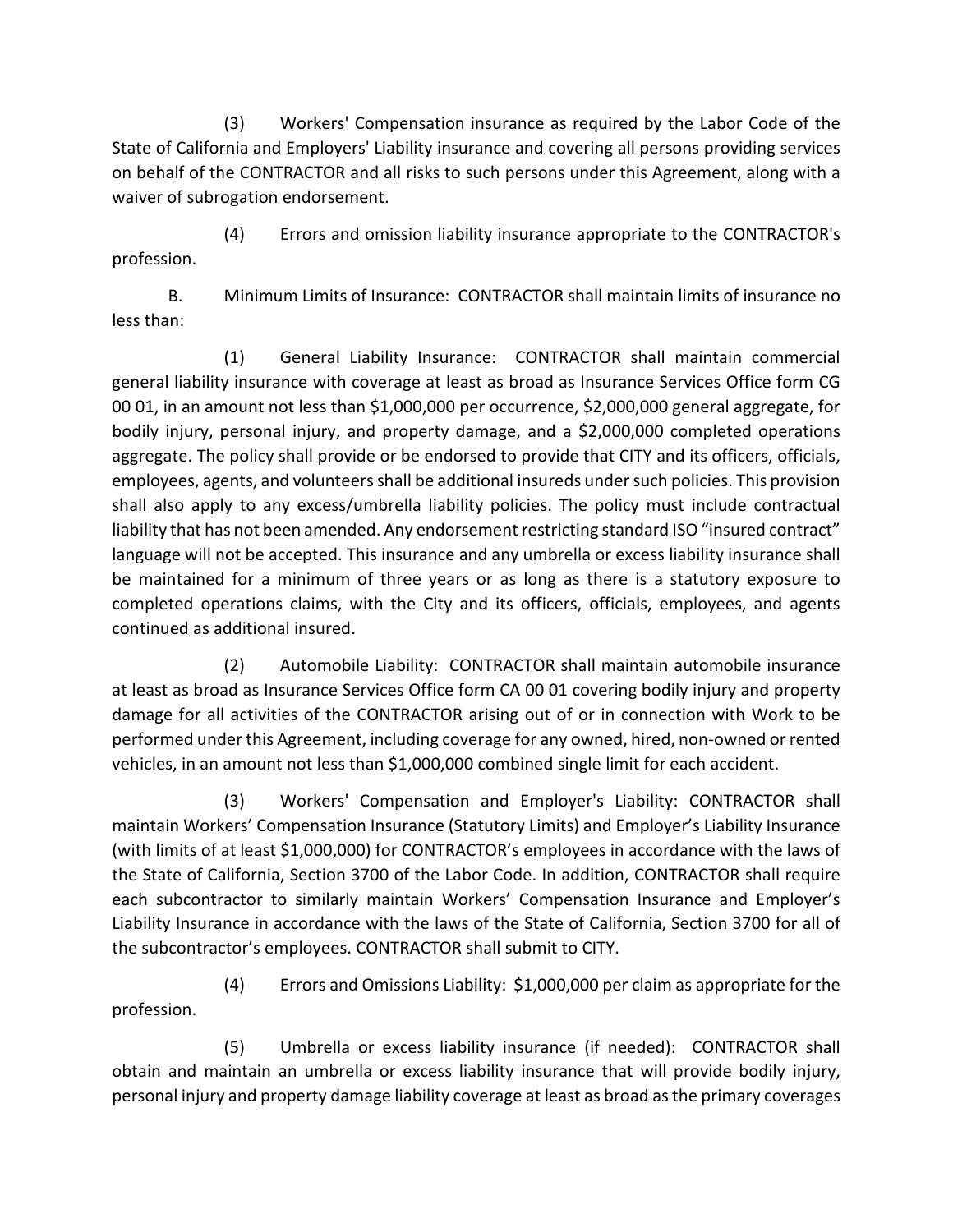set forth above, including commercial general liability, automobile liability, and employer's liability. Such policy or policies shall include the following terms and conditions:

• A drop-down feature requiring the policy to respond in the event that any primary insurance that would otherwise have applied proves to be uncollectable in whole or in part for any reason;

- Pay on behalf of wording as opposed to reimbursement;
- Concurrency of effective dates with primary policies;
- Policies shall "follow form" to the underlying primary policies; and

• Insureds under primary policies shall also be insureds under the umbrella or excess policies.

(6) Pollution liability insurance. Environmental Impairment Liability Insurance shall be written on a CONTRACTOR's Pollution Liability form or other form acceptable to CITY providing coverage for liability arising out of sudden, accidental and gradual pollution and remediation. The policy limit shall be no less than \$1,000,000 dollars per claim and in the aggregate. All activities contemplated in this Agreement shall be specifically scheduled on the policy as "covered operations." The policy shall provide coverage for the hauling of waste from the project site to the final disposal location, including non-owned disposal sites.

C. Other Provisions: Insurance policies required by this Agreement shall contain the following provisions:

(1) Notice of Cancellation: Each insurance policy required by this Agreement shall be endorsed and state the coverage shall not be suspended, voided, canceled by the insurer or other party to this Agreement, reduced in coverage or in limits except after thirty (30) days' prior written notice by certified mail, return receipt requested has been given to City.

(2) Primary/noncontributing: Coverage provided by CONTRACTOR shall be primary and any insurance or self-insurance procured or maintained by CITY shall not be required to contribute with it. The limits of insurance required herein may be satisfied by a combination of primary and umbrella or excess insurance. Any umbrella or excess insurance shall contain or be endorsed to contain a provision that such coverage shall also apply on a primary and noncontributory basis for the benefit of CITY before the CITY's own insurance or self-insurance shall be called upon to protect it as a named insured.

(3) City's Rights of Enforcement: In the event any policy of insurance required under this Agreement does not comply with these requirements or is canceled and not replaced, CITY has the right but not the duty to obtain the insurance it deems necessary and any premium paid by CITY will be promptly reimbursed by CONTRACTOR or CITY will withhold amounts sufficient to pay premium from CONTRACTOR payments. In the alternative, CITY may cancel this Agreement.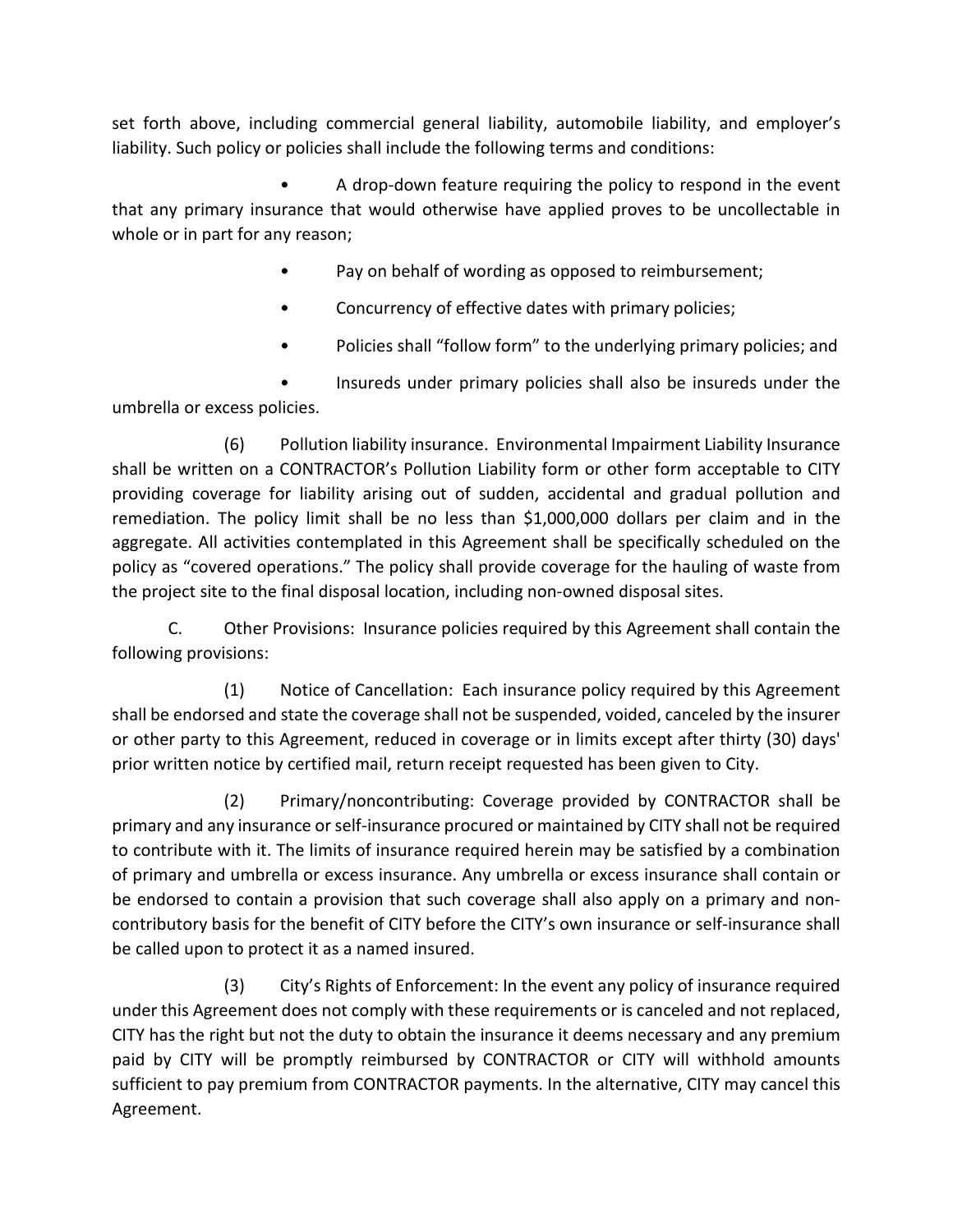(4) Waiver of Subrogation: All insurance coverage maintained or procured pursuant to this agreement shall be endorsed to waive subrogation against CITY, its elected or appointed officers, agents, officials, employees and volunteers or shall specifically allow CONTRACTOR or others providing insurance evidence in compliance with these specifications to waive their right of recovery prior to a loss. CONTRACTOR hereby waives its own right of recovery against CITY, and shall require similar written express waivers.

(5) Enforcement of Contract Provisions (non estoppel): CONTRACTOR acknowledges and agrees that any actual or alleged failure on the part of the CITY to inform CONTRACTOR of non-compliance with any requirement imposes no additional obligations on the CITY nor does it waive any rights hereunder.

(6) Requirements not Limiting: Requirements of specific coverage features or limits contained in this Section are not intended as a limitation on coverage, limits or other requirements, or a waiver of any coverage normally provided by any insurance. Specific reference to a given coverage feature is for purposes of clarification only as it pertains to a given issue and is not intended by any party or insured to be all inclusive, or to the exclusion of other coverage, or a waiver of any type. If the CONTRACTOR maintains higher limits than the minimums shown above, the CITY requires and shall be entitled to coverage for the higher limits maintained by the CONTRACTOR. Any available insurance proceeds in excess of the specified minimum limits of insurance and coverage shall be available to the CITY.

(7) Prohibition of Undisclosed Coverage Limitations: None of the coverages required herein will be in compliance with these requirements if they include any limiting endorsement of any kind that has not been first submitted to CITY and approved of in writing.

(8) Separation of Insureds: A severability of interests provision must apply for all additional insureds ensuring that CONTRACTOR's insurance shall apply separately to each insured against whom claim is made or suit is brought, except with respect to the insurer's limits of liability. The policy(ies) shall not contain any cross-liability exclusions.

(9) Pass through Clause: CONTRACTOR agrees to ensure that its subconsultants, subcontractors, and any other party involved with the project who is brought onto or involved in the project by CONTRACTOR, provide the same minimum insurance coverage and endorsements required of CONTRACTOR. CONTRACTOR agrees to monitor and review all such coverage and assumes all responsibility for ensuring that such coverage is provided in conformity with the requirements of this section. CONTRACTOR agrees that upon request, all agreements with consultants, subcontractors, and others engaged in the project will be submitted to CITY for review.

(10) City's Right to Revise Requirements: The CITY reserves the right at any time during the term of the contract to change the amounts and types of insurance required by giving the CONTRACTOR a ninety (90) day advance written notice of such change. If such change results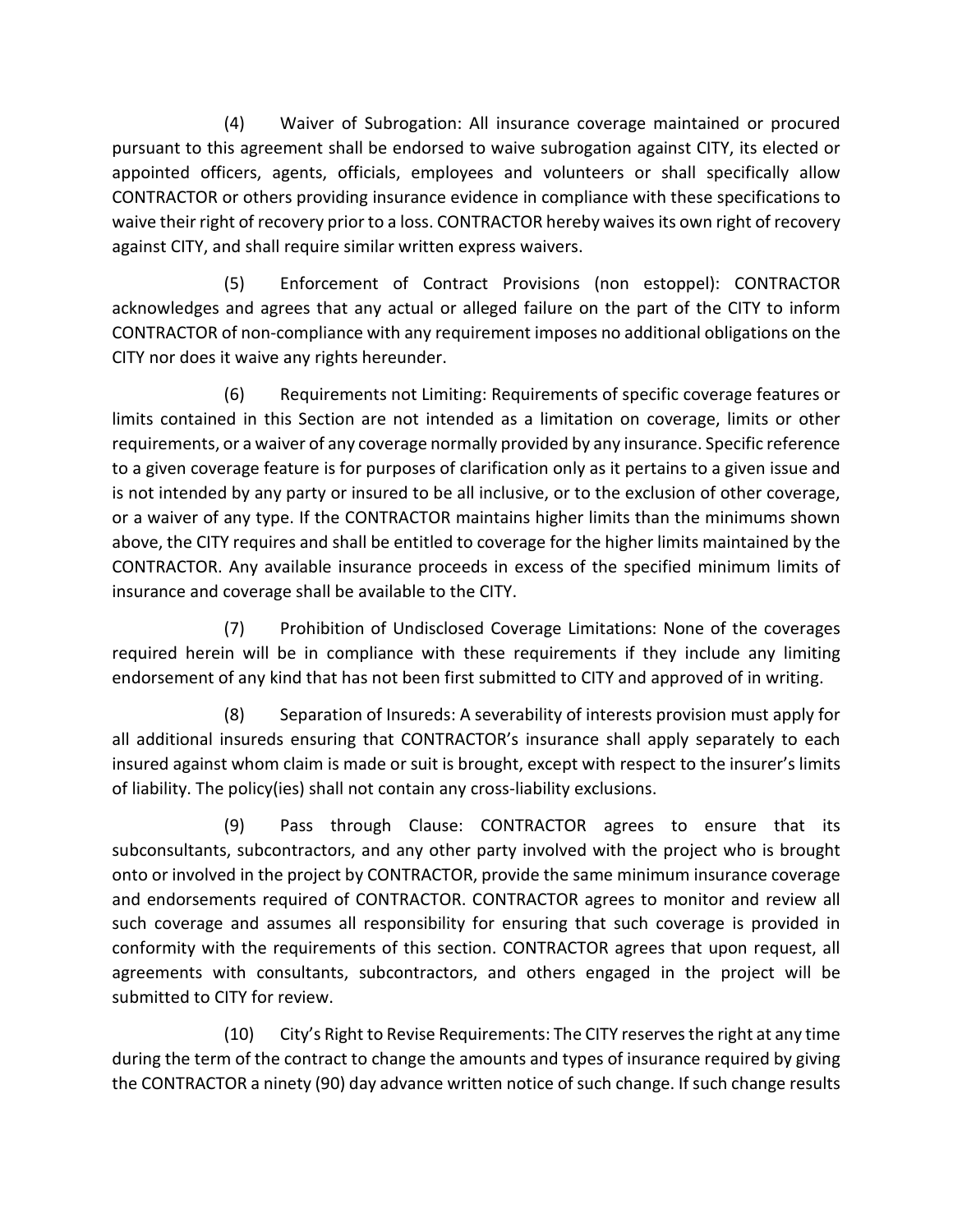in substantial additional cost to the CONTRACTOR, the CITY and CONTRACTOR may renegotiate CONTRACTOR's compensation.

 (11) Self-insured Retentions: Any self-insured retentions must be declared to and approved by CITY. CITY reserves the right to require that self-insured retentions be eliminated, lowered, or replaced by a deductible. Self-insurance will not be considered to comply with these specifications unless approved by CITY.

 (12) Timely Notice of Claims: CONTRACTOR shall give CITY prompt and timely notice of claims made or suits instituted that arise out of or result from CONTRACTOR's performance under this Agreement, and that involve or may involve coverage under any of the required liability policies.

 (13) Additional Insurance: CONTRACTOR shall also procure and maintain, at its own cost and expense, any additional kinds of insurance, which in its own judgment may be necessary for its proper protection and prosecution of the Work.

Section 17. Assignment. The expertise and experience of Consultant are material considerations for this Agreement. City has an interest in the qualifications of and capability of the persons and entities who will fulfill the duties and obligations imposed upon Consultant under the Agreement. In recognition of that interest, Consultant shall not assign or transfer this Agreement or any portion of this Agreement or the performance of any of Consultant's duties or obligations under this Agreement without the prior written consent of the City Council. Any attempted assignment shall be ineffective, null and void, and shall constitute a material breach of this Agreement, entitling City to any and all remedies at law or in equity, including summary termination of this Agreement. City acknowledges, however, that Consultant, in the performance of its duties pursuant to this Agreement, may utilize sub consultants.

 Section 18. Continuity of Personnel. Consultant shall make every reasonable effort to maintain the stability and continuity of Consultant's staff assigned to perform the services required under this Agreement. Consultant shall notify City of any changes in Consultant's staff assigned to perform the services required under this Agreement, prior to any such performance.

Section 19. Termination of Agreement.

(a) City may terminate this Agreement, with or without cause, at any time by giving thirty (30) days' written notice of termination to Consultant. In the event such notice is given, Consultant shall cease immediately all work in progress.

(b) Consultant may terminate this Agreement at any time upon thirty (30) days' written notice of termination to City.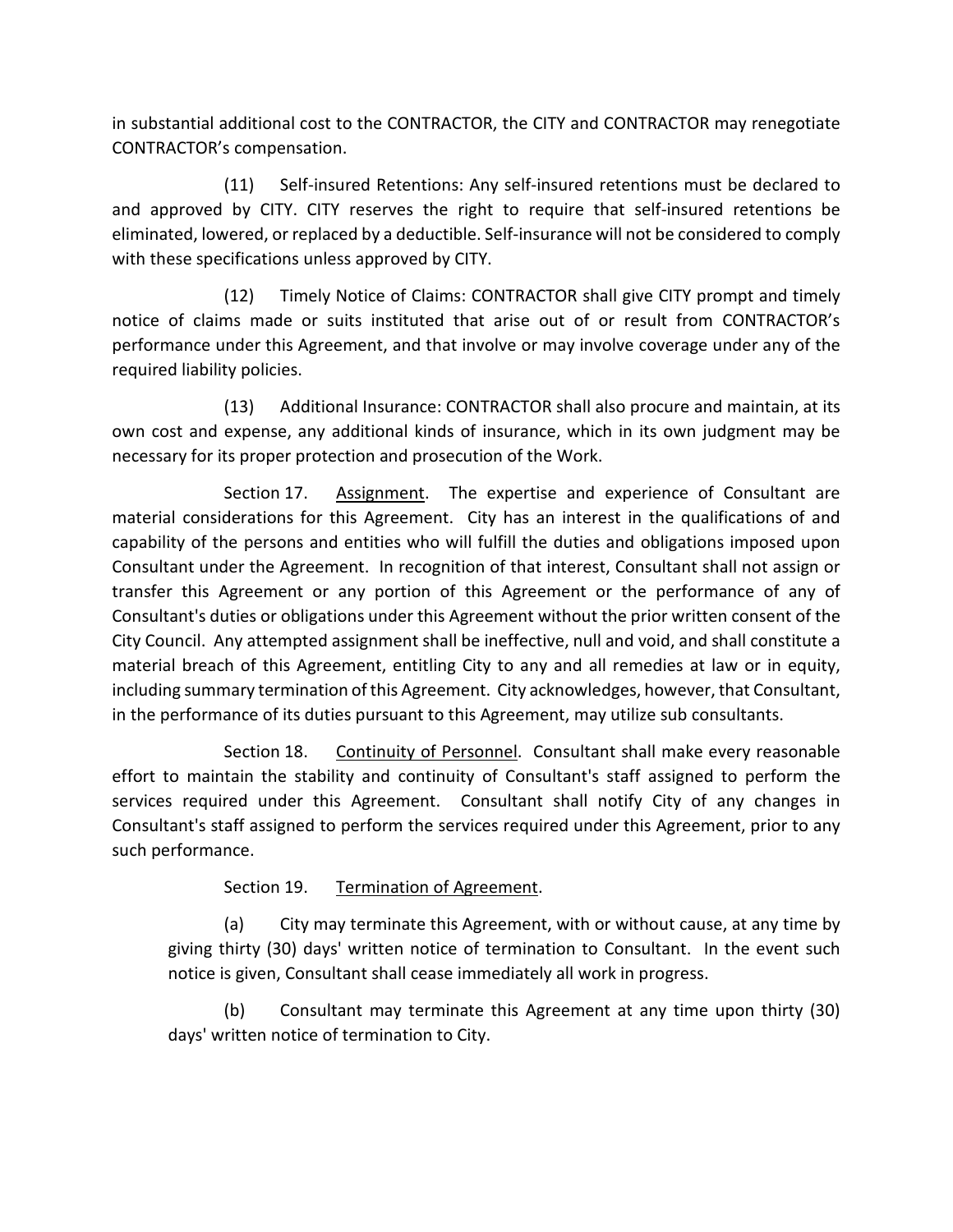(c) If either Consultant or City fail to perform any material obligation under this Agreement, then, in addition to any other remedies, either Consultant or City may terminate this Agreement immediately upon written notice.

(d) Upon termination of this Agreement by either Consultant or City, all property belonging exclusively to City which is in Consultant's possession shall be returned to City. Consultant shall furnish to City a final invoice for work performed and expenses incurred by Consultant, prepared as set forth in Section 4 of this Agreement. This final invoice shall be reviewed and paid in the same manner as set forth in Section 4 of this Agreement.

 Section 20. Default. In the event that Consultant is in default under the terms of this Agreement, the City shall not have any obligation or duty to continue compensating Consultant for any work performed after the date of default and may terminate this Agreement immediately by written notice to Consultant.

 Section 21. Excusable Delays. Consultant shall not be liable for damages, including liquidated damages, if any, caused by delay in performance or failure to perform due to causes beyond the control of Consultant. Such causes include, but are not limited to, acts of God, acts of the public enemy, acts of federal, state or local governments, acts of the City, court orders, fires, floods, epidemics, strikes, embargoes, and unusually severe weather. The term and price of this Agreement shall be equitably adjusted for any delays due to such causes.

 Section 22. Cooperation by City. All public information, data, reports and maps as are existing and available to City as public records, and which are necessary for carrying out the work as outlined in Exhibit A, shall be furnished to Consultant in every reasonable way to facilitate, without undue delay, the work to be performed under this Agreement.

 Section 23. Notices. All notices required or permitted to be given under this Agreement shall be in writing and shall be personally delivered, or sent by telecopier or United States mail, postage prepaid, addressed as follows:

 To City: City Administrator City of Guadalupe 918 Obispo Street Guadalupe, CA 93434

To Consultant: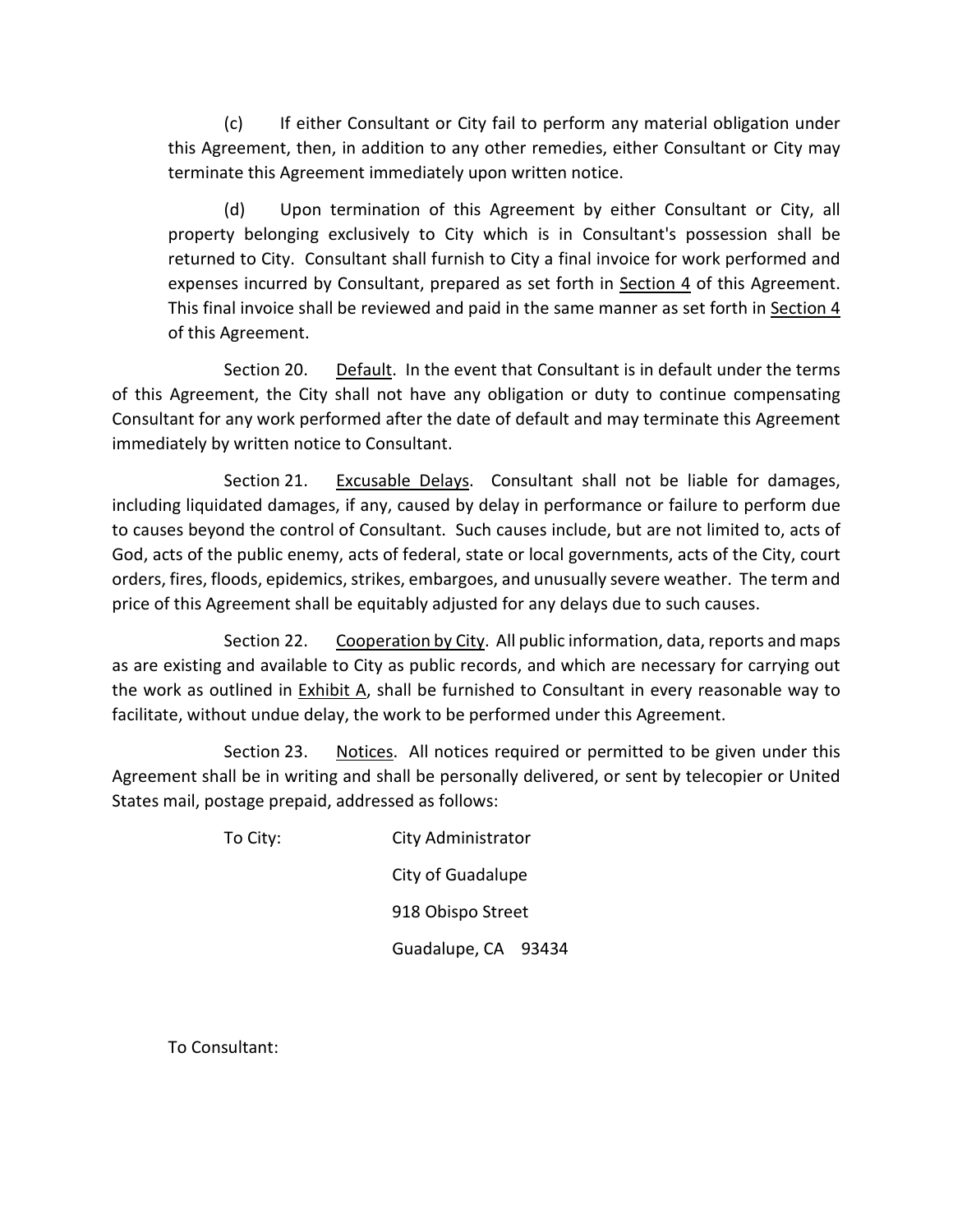Notice shall be deemed effective on the date personally delivered or transmitted by facsimile or, if mailed, three (3) days after deposit of the same in the custody of the United States Postal Service.

Section 24. Authority to Execute. The person or persons executing this Agreement on behalf of the Consultant represents and warrants that they have the authority to so execute this Agreement and to bind Consultant to the performance of its obligations hereunder.

Section 25. Binding Effect. This Agreement shall be binding upon the heirs, executors, administrators, successors and assigns of the parties.

 Section 26. Modification of Agreement. No amendment to or modification of this Agreement shall be valid unless made in writing and approved by the Consultant and by the City Council. The parties agree that this requirement for written modifications cannot be waived and that any attempted waiver shall be void.

Section 27. Waiver. Waiver by any party to this Agreement of any term, condition or covenant of this Agreement shall not constitute a waiver of any other term, condition or covenant. Waiver by any party of any breach of the provisions of this Agreement shall not constitute a waiver of any other provision, nor a waiver of any subsequent breach or violation of any provision of this Agreement. Acceptance by City of any work or services by Consultant shall not constitute a waiver of any provisions of this Agreement.

Section 28. Law to Govern; Venue. This Agreement shall be interpreted, construed and governed according to the laws of the State of California. In the event of litigation between the parties, venue in state trial courts shall lie exclusively in the County of Santa Barbara. In the event of litigation in a U.S. District Court, venue shall lie exclusively in the Central District of California, in Los Angeles.

Section 29. Attorney's Fees, Costs and Expenses. In the event litigation or other proceeding is required to enforce or interpret any provision of this Agreement, the prevailing party in such litigation or other proceeding shall be entitled to any award of reasonable attorney's fees, costs and expenses, in addition to any other relief to which it may be entitled.

Section 30. Entire Agreement. This Agreement, including the attached exhibits, is the entire, complete, final and exclusive expression of the parties with respect to the matters addressed therein and supersedes all other agreements or understandings, whether oral or written, or entered into between Consultant and City prior to the execution of this Agreement. No statements, representations or other agreements, whether oral or written, made by any party which are not embodied herein shall be valid and binding. No amendment to this Agreement shall be valid and binding unless in writing duly executed by the parties or their authorized representatives.